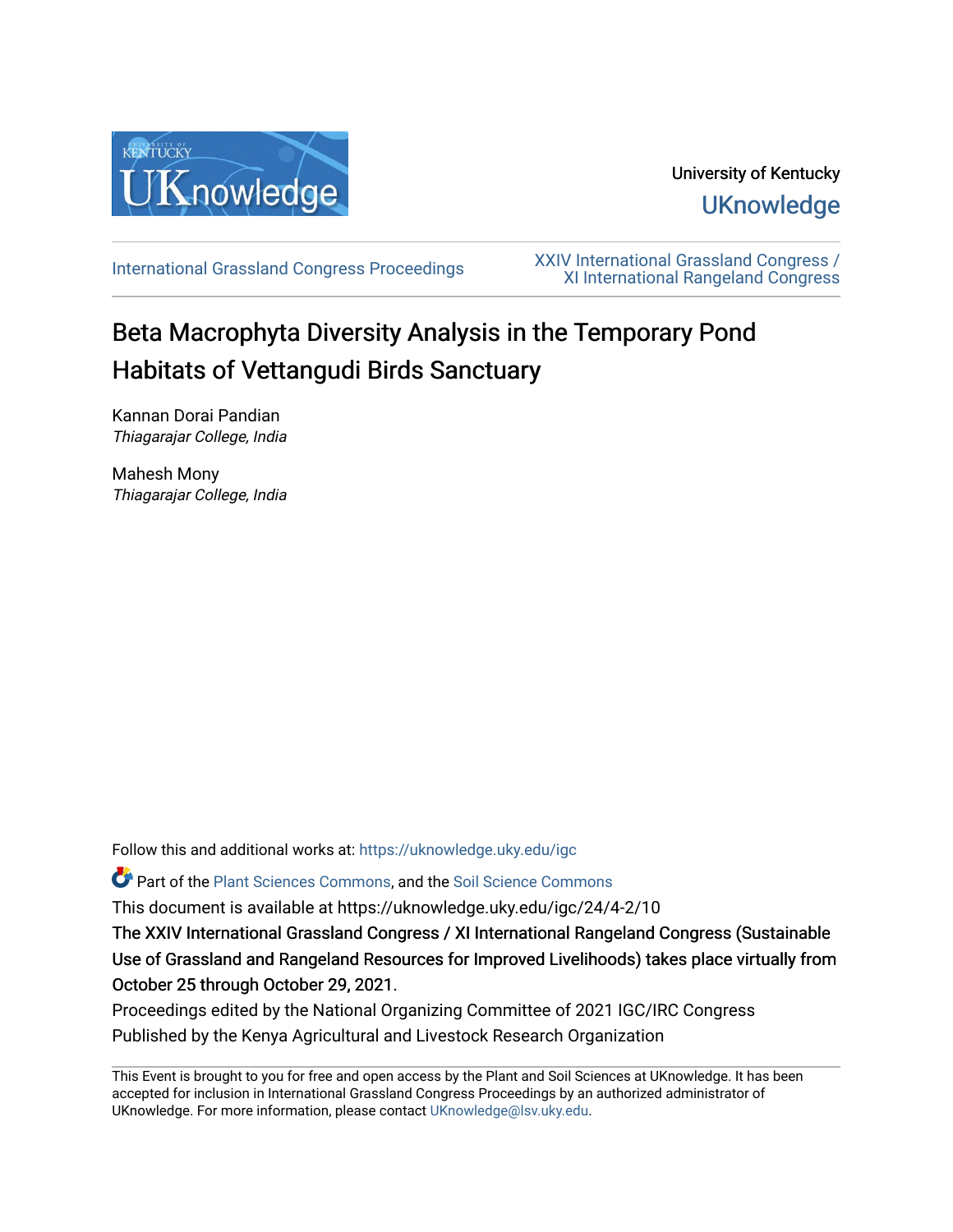# **Beta macrophyta diversity analysis in the temporary pond habitats of Vettangudi Birds Sanctuary**

# Kannan Dorai Pandian and Mahesh Mony

\*Thiagarajar College, Madurai

#### **Abstract**

Three temporary ponds of Vettangudi birds sanctuary situate in very close proximity, located in Sivaganga District, Tamil Nadu state of India. However similar eco-climatic conditions prevailing at these pond habitat, those ponds experience the varying nature of biotic interactions. Since the habitat conditions and their land-use pattern have the major role on the vegetation diversity. Temporary ponds of Vettangudi Birds Sanctuary has the characteristic alternate drying and inundation at varying levels and this environmental condition in addition to the biotic influence over the habitat ecology and its vegetation diversity. Understanding this specific relationship is pivotal in the development of management guidelines in the pond habitat and wildlife management. The aim was to investigate the floristic composition and diversity analysis of the floor vegetation of benthic and shore-line of temporary ponds of Vetttangudi Birds Sanctuary in four different seasons in a year. A wide range of Sorenson's similarity index was found existed among the experimental ponds. Margleaf's richness index values were also observed with variations and the occurrence of floristic composition and their diversity variations were attempted to relate with the prevalent habitat conditions, experienced with varying kind of biotic influence.

#### **Introduction**

Monitoring of wetland ecology is prime important to evolve long term management of natural resources (Khan *et al.,* 2011). Faunal diversity has a strong qualitative effect on the structure of plant communities as they formed as the producer system (Gayet *et al.,* 2012) and hence, vegetation aggregation in wetland habitats is the most important determinant factor. The existence of vegetation community indicates the ecological health of wetland habitats (Lukács *et al.,* 2013) and in this context; temporary pond vegetation may play an important role in the exchange of species between water bodies at the landscape scale (Nicolet, *et al.,* 2004). The diversity of local species community has a multifaceted functioning of ecosystems (Moneterro *et al.,* 2013) significantly gets affected due to biotic interferences (Mac Arthur and Wilson 2007). Ephemeral ponds in the dry topical environment, experience alternate wet and dry climatic zone makes the ecosystem with varying vegetation diversity and the associated depending communities (Mahesh and Kannan 2018). The aggregation of floristic composition in relation to prevailing ecological conditions is essential to analyze to understand the shifting mechanism in the vegetation structure (Dé ath 2002). Therefore, it is of paramount importance to adopt habitat or ecosystem-based management, as it was suggested for hard wood temperate forest (Laflamme *et al.,* 2016). In this present investigation, vegetation analysis was done over the dry benthic surface and raised bunds region of the temporary ponds of Vettangudi Birds Sanctuary, with the objective of comparing the two different sampling zones of the three temporary ponds, lying at close proximity having varying biotic disturbances.

#### **Materials and Methods**

Three temporary ponds - Periyakollukudipatty (PKPTY), Chinnakollukudipatty (CKPTY) and Vettangudipatty (VKPTY) of a protected site to conserve avian diversity is located in Sivaganga District, Tamil Nadu, India were selected for the experiment. Semi-arid eco-climate is prevalent in the ponds. Further details on the habitat ecological conditions were provided in our previous work (Kannan and Mahesh 2016). Investigation of plant species occurred in the three experimental ponds, each at 12 randomly selected areas, over the dry benthic surface of the pond in the desiccate condition, following the summer period and over the edge of the ponds along the raised bunds using list quadrat method was done. Enumeration of vegetation species was listed in December 2013, March, June and September 2014, to cover the entire year of the investigation specific seasons. Data collected on vegetation species were used to determine Margleaf's richness index and Sorenson's similarity index.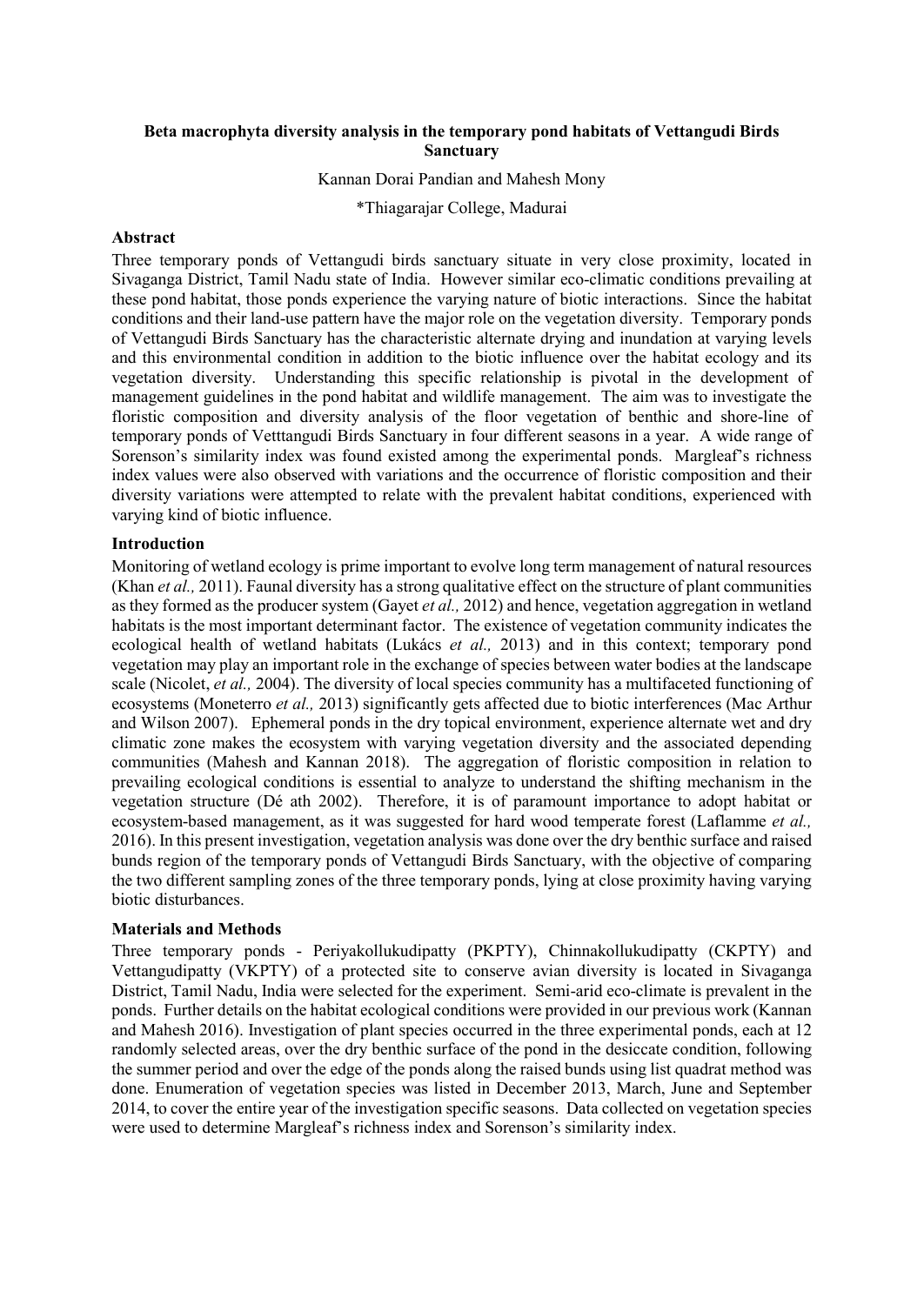# **Results and Discussion**

### *Dry benthic surface vegetation*

All–out search method was used to enumerate terrestrial vegetation emerged over the dry benthic surfaces of the experimental ponds and the investigation showed the existence of a total of 148 species included in 116 genera, belonging to 41 families. *Poaceae* family was found as dominant family with a representation of 24 species, followed by *Euphorbiaceae* family with 14 species, and Fabaceae family with 13 species. Tropical environment tends to favour to the emergence grasses, usually with a high count from *Poaceae* family (Saini *et al.,* 2010), supports the result of this study. Twenty three families were found mono-specific, represented with a single species to each family.

The occurrence of terrestrial vegetation over the dry benthic substratum of the experimental ponds showed variation between the three pond habitats in terms of the Sorenson's similarity constant (Table 1). Number of individual plant species and the number of commonly occurred similar species were found relatively higher during the December 2013 period and during the rest of the experimental periods and thus, relatively higher species variability was found between the three pond habitats, during the sampling months of March, June and September 2014.

### *Shore-line of raised bund vegetation*

The enumeration of vegetation over the raised bund of the experimental ponds shoreline revealed the total occurrence of 185 species, included in 142 genera belong to 48 families. Among these, 17 per cent were emergent tree seedlings, 16% shrubs, 4%lianas, 13% climbers and 50% herbs were found. *Poaceae* was found as dominant family with a representation of 20 species, followed by *Euphorbiaceae*  and *Fabaceae* families with 16 species to each family. Nineteen families were found mono-specific, represented with a single species to each family.

Unlike to the dry benthic substratum area, the shore-line area of the raised bunds of the experimental pond habitats showed a mixed aggregation of terrestrial plants. PKPTY pond area showed the higher number of vegetation over the raised bunds during the December 2013 period; whereas, VKPTY habitat showed higher number of terrestrial vegetation in the months of March and June, 2014. CKPTY habitat was found with the higher number of floristic species aggregation during March and June 2014; followed by September 2014 and found least in number, during December 2013. The existence of similar nature of terrestrial plant species was found in June 2014, followed during March 2014 and December 2013 between the three habitats on their shoreline of the raised bunds.

Corresponding to the larger number of individuals, Margleasf's species richness index was found higher and a declining trend on this index was noticed, whenever the occurrence of declining number of individuals (Figures 1 and 2), both in the dry substratum of the pond and the raised bund area of the analyzed habitats. The gradient of species richness among the three habitats of closely located temporary ponds could be attributable due to the varying nature of disturbances including environmental, biological and anthropogenic. Biotic attributes such as cover and species richness influence ecosystem function, as it was suggested by Galton *et al.,* (2014), could be one among the reasons for the varying response among the pond habitats. Higher rate of species richness often been shown to be beneficial, as they act as carbon sink and thereby, ecosystems become resilient (Hecks *et al.,* 2004), due to the aggregated phyto diversity, analyzed in this study.

**Table 1:** Sorenson similarity index using echinoderm (presence/ absence) records from the dry benthic surface and shore line reggion of raised bunds in experimental ponds

| Experimentel period | Ponds        | Dry benthic surface |              | Shore line   |              |
|---------------------|--------------|---------------------|--------------|--------------|--------------|
|                     |              | <b>CKPTY</b>        | <b>VKPTY</b> | <b>CKPTY</b> | <b>VKPTY</b> |
| Dec'13              | <b>PKPTY</b> | 0.66                | 0.69         | 0.44         | 0.64         |
|                     | <b>CKPTY</b> |                     | 0.74         |              | 0.59         |
| Mar'14              | <b>PKPTY</b> | 0.55                | 0.63         | 0.65         | 0.61         |
|                     | <b>CKPTY</b> |                     | 0.69         |              | 0.63         |
| Jun'14              | <b>PKPTY</b> | 0.54                | 0.65         | 0.59         | 0.69         |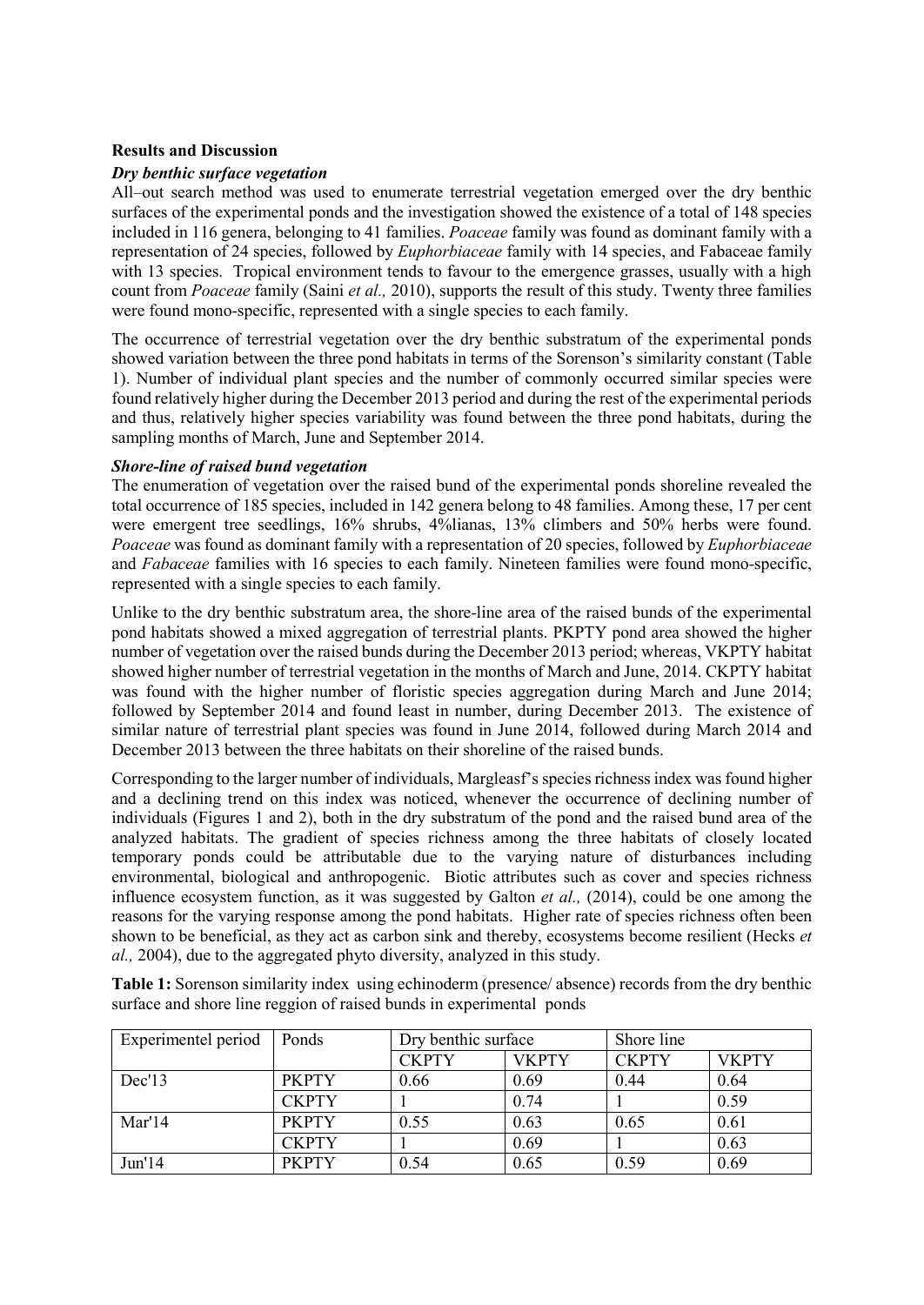

**Figure 1:** Margleaf's Richness Index analyzed on the desiccate pond surfaces, analyzed in the experimental ponds



**Figure 2:** Margleaf's Richness Index analyzed at the shore line region of raised bund vegetation, of the experimental ponds

# **Conclusion**

The survey on the phyto diversity of the temporary ponds further confirms the emphasis laid by King *et al.,* (1996) that the extreme conditions prevailing in the temporary or ephemeral ponds could be attributable to the alternating wet and dry conditions, which further lead to be a unique ecosystem to hold the variety of macrophyta diversity. A high degree of variation in the species occurrence was found in the present investigation could be attributable to the biotic interference, along with the prevailed natural conditions at the experimental site.

#### **Acknowledgement**

Financial assistance by the Ministry of Environment, Forests and Climate Change, Government of India, New Delhi, for the Grant sanctioned (MoEF/ERS(RE)/2009/14-43) to the research project is gratefully acknowledged.

## **References**

Dé ath, G. 2002. Mutivariate regression trees, a new technique for modeling species- environment relationships, *Ecology*, 83: 1105-1117.